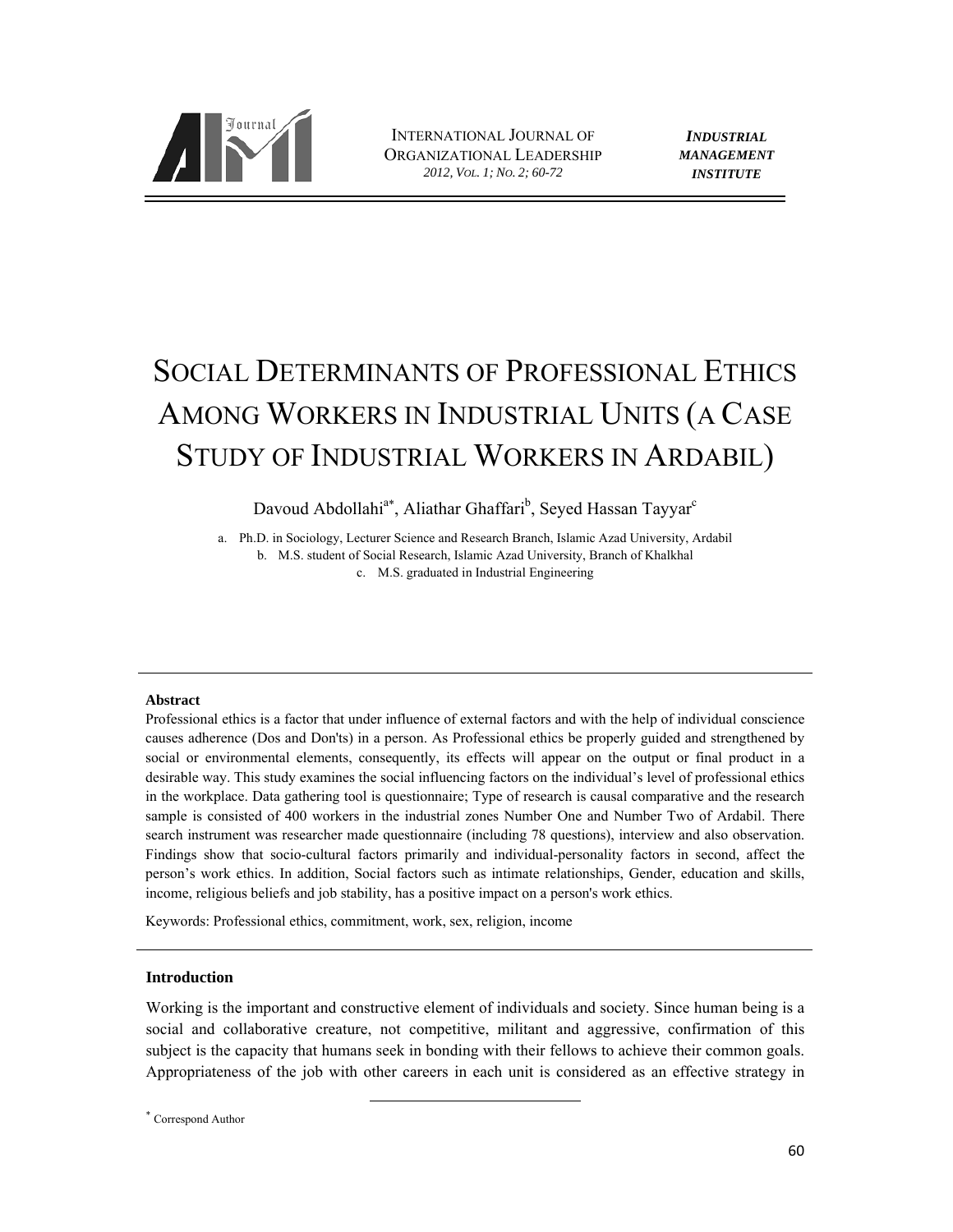maintaining the human resources. A major part of human social needs, such as respect and communication, are met in the workplace; where people can meet and talk to each other and share their experiences. Workers of manufacturing units and enterprises are no exception to this rule. When they are treated with respect and have the opportunity to comment and participate in all aspects of the work, to the strictest sense of the word, as a result, they will show appropriate and satisfactory responses. These responses will be shown desirably in the company's output, in the form of quality goods and services produced. In the economic spheres of the world of capitalism, companies and manufacturing units are highly competitive to attract and keep customers. Professionals and senior managers of manufacturing enterprises and organizations believe that their companies' success and stability is depended on respecting the customers and responding appropriately to the expectations.

Undoubtedly, such success is impossible without proper training of staff and line personnel, in a way that everyone in any levels of activity, confirms to occupational standards and professional norms in an appropriate manner.

# **Research Problem**

One of the fundamental and strategic goals of any business (manufacturing, servicing, companies, factories, offices, and organizations) is customers or client's trust and continuous interaction with that business. These important factors happen, when highest product or services quality standards are met; some cases to mention are (compliance with professional standards such as commitment to quality, how to interact with customers, type of services provided and their quality level, and satisfaction of the customer or client, etc.), under these conditions the element of social capital is generated and in its shadow, mutual satisfaction and commitment of customers to the manufacturing or servicing business are formed (such as loyalty to the company's products or services, introducing it to other customers, respecting the brand or corporate identity).

Economics has proven that the final value of goods or services is determined not only by the amount of work done, but also by the quality of the work that has been done. In other words, professional norms that are sometimes referred to as commitment or professional ethics, such moral or ethical norms will be manifested in the form of product quality (product or services provided).Undoubtedly, analyzing and explaining the several factors that affect professional ethics (occupational) of employees in a manufacturing or servicing organization is an important and valuable task. Researches of this kind can be very effective in development and progress of our Islamic Iran. Stemming on social factors associated with the work ethics and professionalism in particular, manufacturing businesses and companies, can have effective results on the quality of goods and services and finally in dynamism of national production. Social factors associated with compliance with the norms of professional ethics are numerous; Cases such as occupational training in family, school, peers, media, subcultures, work culture and etc., each of them can be correlated with job commitment directly or indirectly. The main question of this study is that "What are the social factors associated with occupational and functional ethics in the industrial zones of Ardabil, and How, and by means of what proper scientific solutions, these factors can be strengthened and used for the more dynamism of these economic units, which will ultimately lead to the prosperity of the national production".

# **Background**

Joseph Rowntree foundation in 1991 published the findings of Job insecurity and work intensification survey. The survey included numerous interviews with 340 British employees from production line workers to senior managers. This study was designed to investigate levels of job in security and its impact on working environment, family and societies. This study showed that with less features of the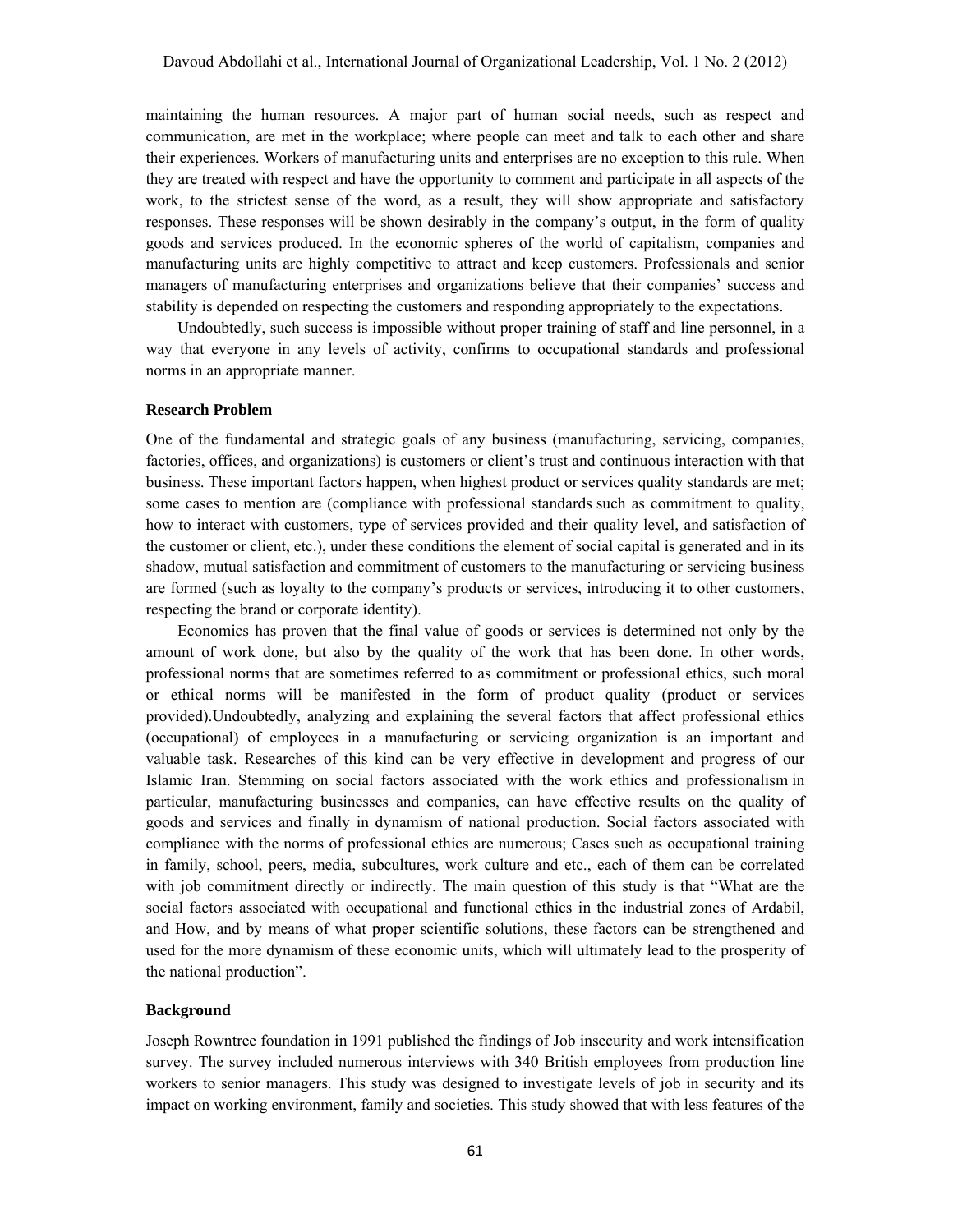bureaucratic organizational structures and distribution of decision making throughout the workplace, the workers are expected to assume much more responsibility. Considering the results of the Rowntree foundation research, it seems that job in security as one of the effective components of occupational commitment, can have a significant impact on the efficiency of the work and the final product.

Kavian (2004) in a research entitled "The Survey about Labor Ethic in Isfahan's Zob-Ahan", bases his main research question on the main concern of the authorities on weakness of work ethics. Based on the Marxist theories, he believes that the weakness of working ethics is a result of alienation of the workers in industrial societies. Because according to The Marxist sociologists, workers consider working as an external affair and they have no sense of satisfaction from their work. The result shows that factors such as education, amount of salary and years of service, Attachment to work and etc., as crucial elements, affect the working ethics.

Chalabi (2006) in a study entitled "The Survey of Work Ethic in Three Cities of Iran" emphasizes on the ethical and cultural dimensions of work. It is noticeable that while the cultural dimension of ethics gives direction to the actor's action towards others and community, social dimension of ethics provides emotional energy to the actor's action, that is focused on the rights of others and community. Levels of sense of duty and commitment to the ethical principles regarding the community are dependent on the social strength of the community. The research method is essentially a survey with a sample size of 2160 people. The sample includes employees of the governmental organizations, semi-governmental organizations, cooperatives and more.

M.Golparvar and H.R.Oreizi (2008) in an article titled "Meta-Analysis of the Relationships among the Dimensions of Organizational Commitment and Job Alternative, Tendency to Remain and Turnover", performing 15 studies, have studied the total sample size of 4129 people. The results indicate that there is lowest correlation among these three dimensions of tendency to remain, turn over and job alternative, with affiliation commitments, whereas, the most correlation is with exchange commitment and then identification commitment.

Safarnia (2008) in a research entitled "Investigation of the Effective Factors on Creation and Enforcement of Organizational Commitment among the Public Bank Staff", investigates the influencing factors such as job security, participation in ownership, participation in goal setting and participation in decision making, on the organizational commitment of the staff of public banks. The results indicated that the research hypotheses about the factors of participation in organizational decision making, job security, participation in goal setting and participation in ownership, with 95% confidence level, are the important factors on the creation and enforcement of organizational commitment in the public bank's staff.

## **Literature review**

The term "ethics" has many applications. Sometimes it is description of mood or behavior, and sometimes it is a systematic knowledge. In the first application, both the internal state and Ego Queen can be distinguished from communicative behavior. Gharamaleki (Gharamaleki, 2009, pp. 8-9)in all of his works has defined ethics as personal and interpersonal communicative behaviors with respect to the other side's rights.

There are two distinct approaches to ethics: Professional ethics and applied ethics. Considering the distinction between theoretical ethics and applied ethics, on the one hand, and the distinction between theoretical ethics and ethics philosophy, on the other hand, is necessary. Ethics, in both of theoretical and practical tendencies, expresses the Do's and Don'ts, responsibilities and moral virtues. (Gharamaleki, 2009, pp. 10-11)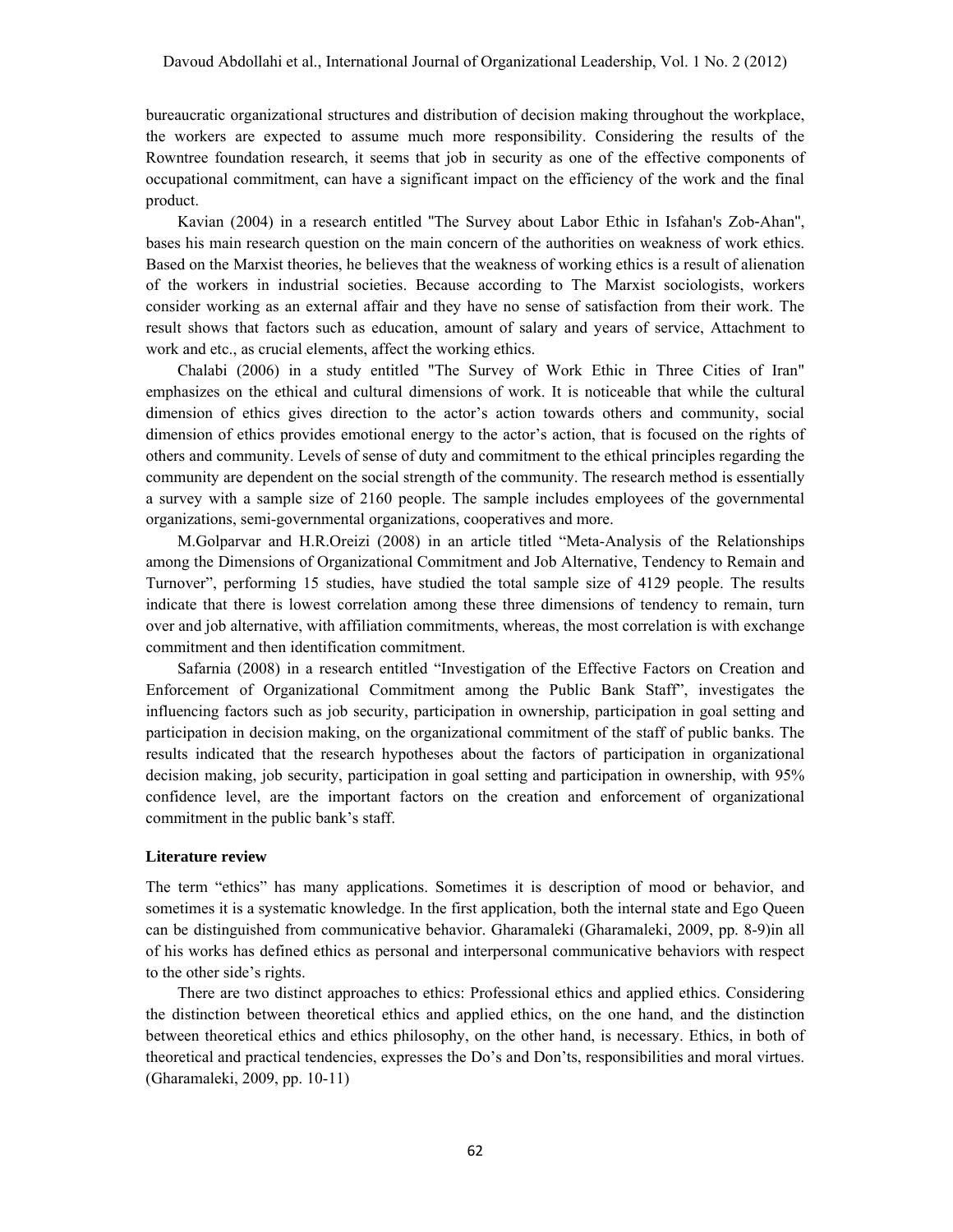Considering the above, Faith, is one of the internalized and key elements of an individual in applied ethics subject. A person, as the main and determinant factor, can play a significant role in operating the professional ethics. Strengthening individual religious beliefs enhances a person's commitment and professional ethics as a business person and results in greater efficiency of him.

A society which demands social development, in the cultural teleology of the work, is expected to have a positive consideration towards the four faces (Activity, Diagnosis, The ultimate goal of the work, The claim of the work). It is expected that the society culture, do not consider working due to greed, but consider it well per se, and as a substantive value. The culture of such a society, does not consider allocation of energy to work, as a kind of energy loss, but rather consider it as devoting energy or a kind of righteousness and piety. (Chalabi, 2006, pp. 140-141)

In the tradition of Kant, morality is considered to be synonymous with being rational. Ethical duty of man arises from the demand of reason. In other words, the origin of ethics is in the intellect of the rational beings. Ethical practice is like mathematical practice. Both types of actions are based on the reason (intellect). Thus the key features of the reason are: consistency, universality and priori. This approach regards moral command as a definite issue that is based on duty or essential commitment, and requirement of this commitment lies in the nature of reason or in the rational persuasion. (ibid, 2006, pp. 130-131)

The main feature of modern societies, professionalism, is forcing people to communicate with each other and this makes their connections stronger. These connections help forming a group morality in division of labor. These people become aware of their dependence on society and the forces that control and contain them. Durkheim wrote about it in asuccinct phrase: "Once the division of labor became the source of solidarity in society, at the same time, it became the basis of moral order".(Delaney, 2008, pp. 144-145) This moral order is the basis of cooperation in work and working sets to achieve the ultimate desirable goal.

Saint Simon emphasis on the moral order of society shows itself in Durkheim's thoughts. They both relate the extensive division of labor with common beliefs, to moral order that guarantees the social integration. In addition, they both consider the society according to thoughts or common beliefs. They both consider the definition of appropriate ethical system, as their responsibility. This ethical system undertakes task of uniting the classes and occupational groups together for a common goal. (Sabouri, 2004, pp. 28-29) Indeed, from the perspective of both thinkers, moral and value systems, cause an alliance and a sense of responsibility towards the society or reference group; it can be used as a tool for increasing desire and attachment to one's job and work environment.

The importance and value to worldly asceticism recommends the believers (followers) that they see the world as a source of pleasure and do their jobs as the best in the world. With this method the believer would be faithful to the will of God and complies with and surrender it at best. Weber's famous analysis of the concept (Beruf) is familiar to everyone: Luther, in his translation of the Bible, has used one word to describe the concept of (Profession) and (Vocation). Weber concludes here that the idea of "if professional life be guided properly will lead to sanctify the divine kingdom" was in Luther's beliefs. (Boudon, 2004, pp. 54-55)

Sabouri (2004, pp. 18-21) quoting from Kont, believes that it is the moral authority which creates beliefs, attitudes and thoughts that form the foundation of social order. Kont believes that the moral order is more praise worthy than secular order. He argues that the emphasis on the secular order, the economic wealth and social power is not sufficient for the survival of society. And Survival of and social order is possible only with an emphasis on moral order. Considering Kont's theory, for social order, moral authority as one of the pillars of social stability must be strengthened.

To reach the final destination of a complex production system, it is necessary to have order in that system and we can guide the system members by highlighting the spiritual beliefs and ideas to achieve development.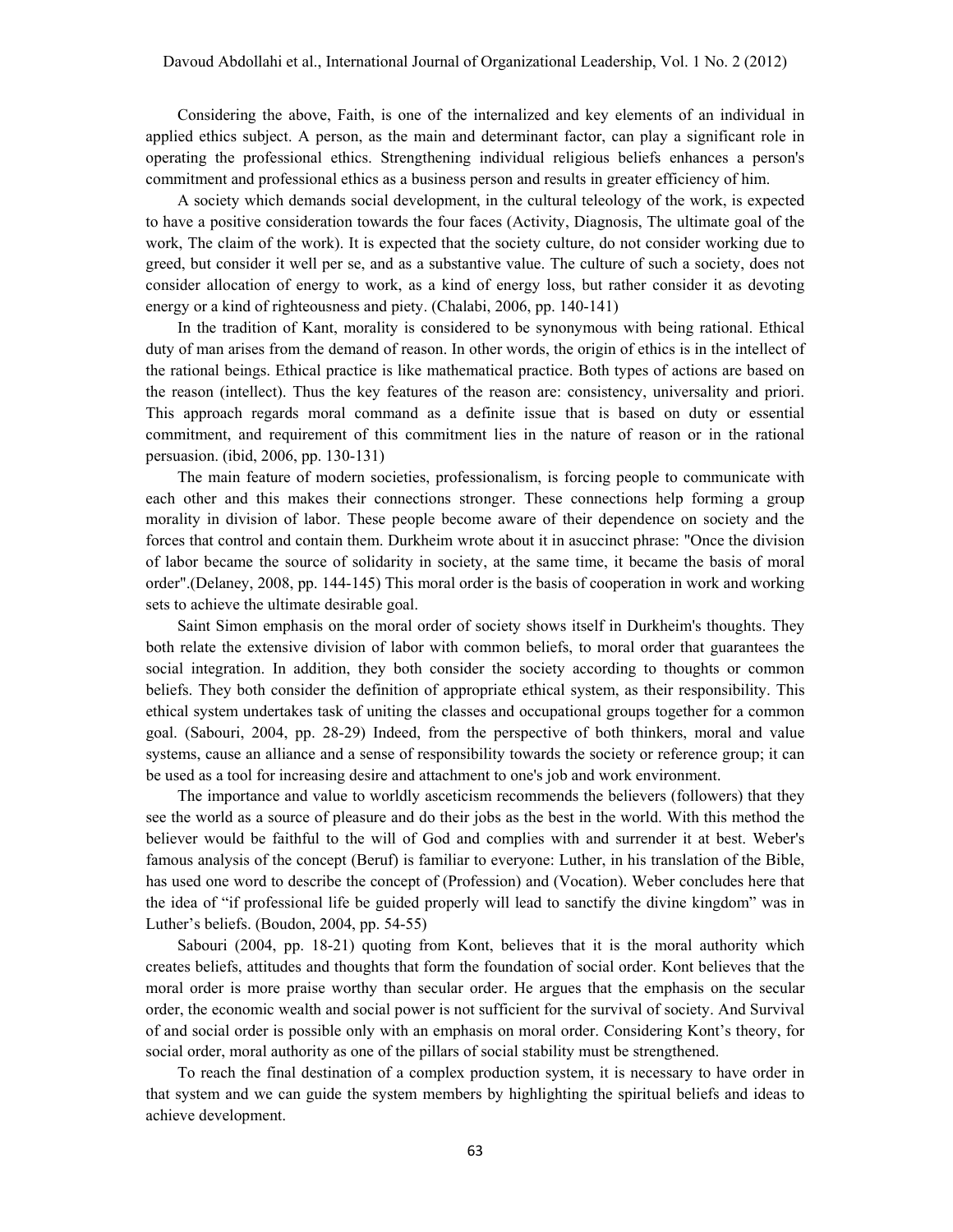Thompson quoting Durkheim noted that economic exchange in modern division of labor is based on contracts and contracts require a priori moral framework, and this framework cannot be exchanged (Thompson, 2009, pp. 114-115).

For us, social development without the kind of character growth is not possible, at the same time without the development of structural personality development, for the majority, creative, conscious and voluntary participation is unimaginable (Chalabi, 2005, pp. 225-226). In fact, people who like to participate are the creative part of a developed society. These people try to participate in society and play a positive role that fits their dignity.Thus, Durkheim in sociology of morality Plan, considers three social elements for ethics: emotional bonding, self-regulation, autonomy and knowledge (Chalabi, 2006, pp. 129-132).

So in a so called strong society, with a powerful empathy and collective identity, there is much sense of responsibility towards compliance with ethical rules. In fact, in terms of methodology, this level of strength can be traced in the individual (micro) and social (macro) levels respectively with the loyalty of the members (Chalabi, 2006, pp. 134-135). To increase and strengthen based on strengthening collective identity, Taylor suggests ways to standardize workplace conditions by collected-centered approach based on relationships.

Taylor and colleagues offer the followings to develop human relationships and increase the productivity of labor:

- Improving communication techniques between staff
- Physical and mental rest
- Recognizing the responsibility and supervising factors
- Efforts to improve workplace and make it compatible with health and hygiene conditions (Tehrani, 2010, pp. 141-142)

So absence or weakness of social cohesion, integration and generalized consensus, at the same time weakens the working commitment in society; and this means poor ethics in practice in a whole society level. (Chalabi, 2006, pp. 138-139)In a study using the score of "Job Description" by Smith P.C done in French labor study, five types of relations that may affect job satisfaction fashion were considered: the relationship with their supervisors, relationships with colleagues, relationships with work itself, wages and the possibility of job promotion (Tavassoli, 2006, pp. 154-155).

## **Hypotheses**

- There is a positive relationship between income and professional ethics.
- There is a direct relationship between the intimate relationships (friendship) and professional ethics in the workplace.
- There is a positive relationship between the specialization and division of labor in industrial unit and professional ethics.
- There is a direct relationship between gender and professional ethics.
- There is a direct relationship between job stability and professional ethics.
- There is a direct relationship between the degree of adherence of people to the doctrines and religious belief and observance of professional ethics.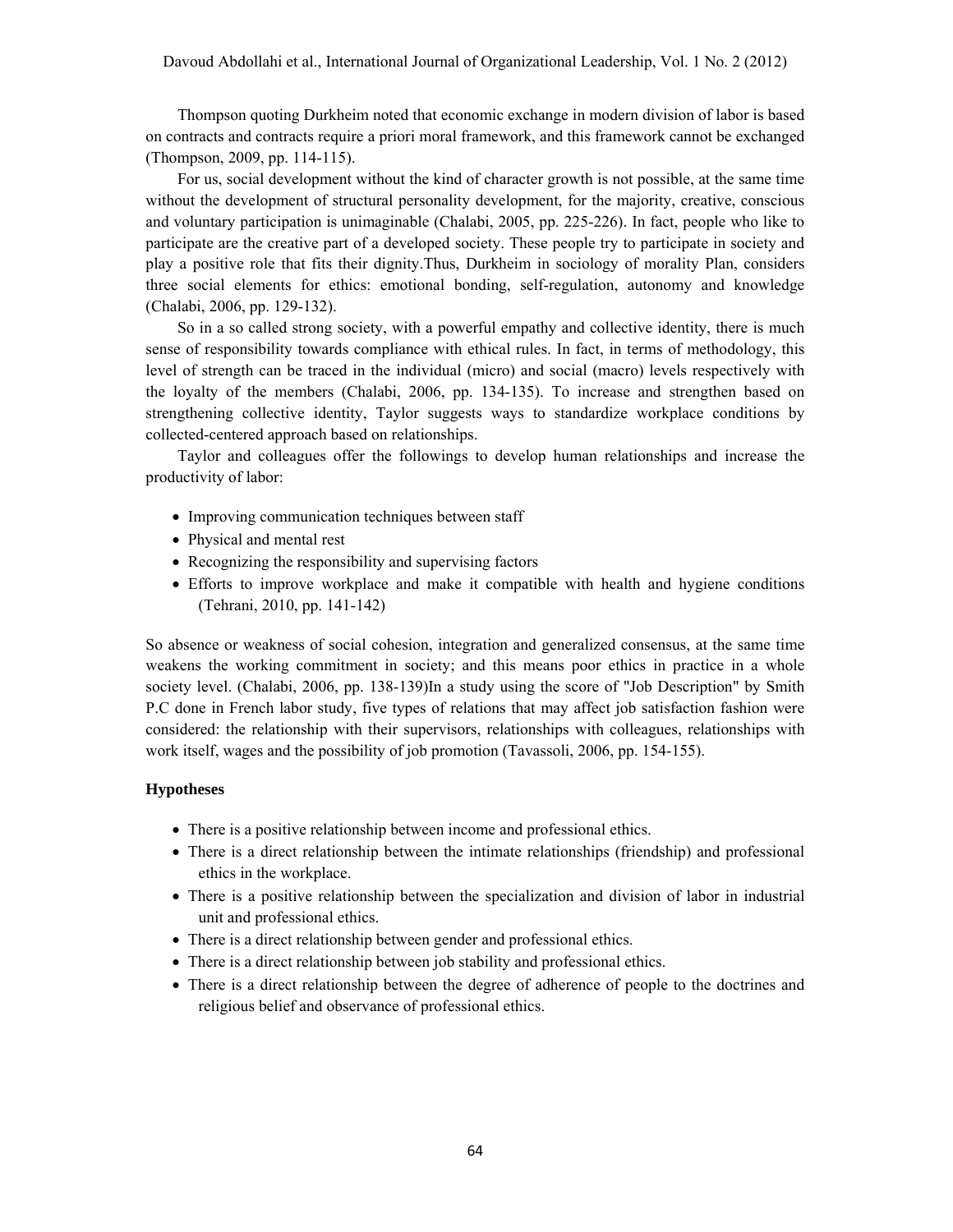## **Theoretical Definitions**

- Commitment: This concept is used about sense of duty to pursue special work or search for a specific purpose. The result of this feeling is that freedom of choice and the number of alternatives of social actions will be limited. (Azdanloo, 2005, pp. 198-199)
- Work: The work means to accomplish tasks that require mental and physical effort spent to provide goods and services for human needs. (Giddens, 2007, pp. 540-541)Colson also says: "Work is using material and spiritual force in producing wealth or services. Henry Bergson writes about human activity that "human work will create suitability". "Thus, in the definition of work, the trait of suitability should be considered.(Tavassoli, 2006, pp. 8-9) In Marx point of view, work is a wise process accompanied with a previous plan.
- Occupation: Every form of employment with a wage that one regularly works. (Giddens, 2007, pp. 1008-1009) Job or career is a work done for regular and constant wage or salary; and in all cultures is the foundation of economy. (Giddens, 2007, pp. 542-543)
- Religion: a set of ideas that members of a community are committed to and include symbols that can be viewed with awe and respect and also the rituals and ceremonies where members of the community participate.(Azdanloo, 2005, pp. 1012-1013) According to Marx, religion is the heart of the heartless world, and a shelter against violence on daily reality (Giddens, 2004, pp. 502-503).
- Income: payments are usually caused by wages, salary or investment (Giddens, 2004, pp. 800- 801).
- Profession: The most common application of profession means vocation, occupation and business. The other component is authority in employment. Profession is an optional work. Some define the profession as productive activities for the staffs against wage (cash and material) with free desire done professionally and efficiently. . (Gharamaleki, 2009, pp. 6-7)
- Division of Labor: dividing a productive system into specialized tasks or jobs that causes a mutual dependency (Giddens, 2007, pp. 992-993).
- Job/career security: rapid changes can cause instability, the staffs of all kinds of jobs feel job insecurity, and it means the fear of the future security of their position and their role in the work environment (Giddens, 2007, pp. 590-591).
- Informal relations: in informal relationships, organization members know each other and personal relationships are established between them. In the informal structures, sometimes we can find informal ways to allow people to solve the issues that cannot be solved with official laws and regulations (Tavassoli, 2006, pp. 135-136).
- Professional Ethics: Professional Ethics is a branch of applied ethics that examines ethical issues in the profession. Professionals have two expectations from Ethics: systematic expression of moral responsibilities in profession and effective diagnosis and resolution of ethical issues (Gharamaleki, 2009, pp. 11-12).

# **Methodology**

In this research, questionnaires, interviews and observation were used to collect data. This study' statistical population includes all the employers and employees working in industrial zones No. 1 and No.2 of Ardabil. Their number, according to the latest information received from the Social Security Administration of Ardabil province, is 3000 people. (N=3000)

Stratified sampling is appropriate in this case, samples were randomly chosen for statistical population, primarily from the industrial units that were active, semi-active and less active located in the Industrial zones No. 1 and No.2, relating to the share of the working people.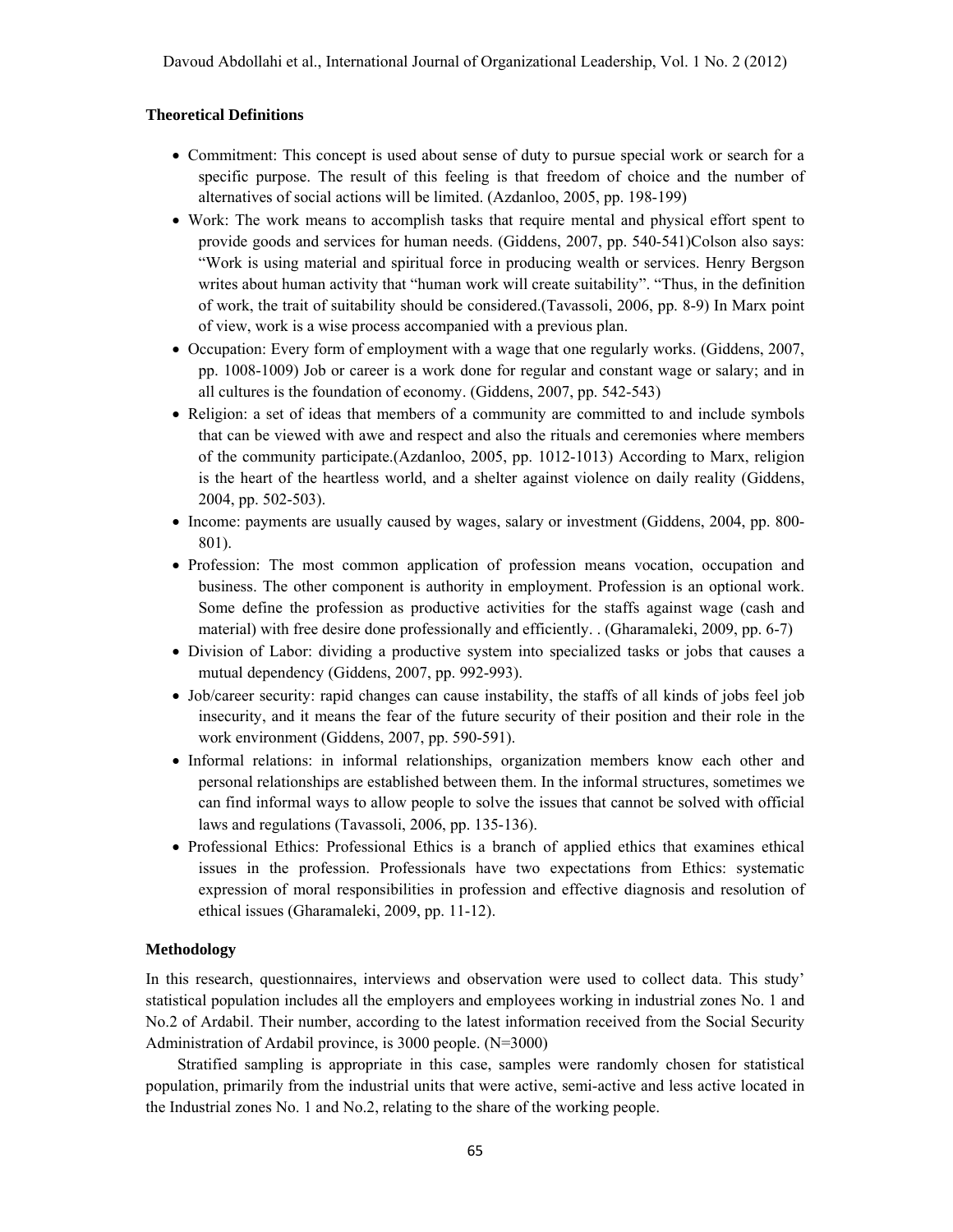To estimate the sample size, the Cochran formula of determining sample size was used that sample size was determined  $n = 400$ . SPSS software was used for data analysis. In this case, appropriate to type and level of variables for descriptive data, descriptive index, median, mean, variance, and standard deviation are used and for analytical data, the indicators of the Chi-square analysis, ANOVA, regression, analysis of variance, correlation coefficients and path analysis are used.

# **Findings**

| Variable values | frequency | percentage | Valid percentage | Cumulative<br>percentage |
|-----------------|-----------|------------|------------------|--------------------------|
| 300000-200000   | 65        | 16.2       | 16.2             | 16.2                     |
| 500000-300001   | 227       | 56.6       | 56.6             | 72.8                     |
| 700000-500001   | 93        | 23.2       | 23.2             | 96                       |
| 1000000-700001  | 10        | 2.5        | 2.5              | 98.5                     |
| 1000000         | 6         | 1.5        | 1.5              | 100.0                    |
| Total           | 401       | 100.0      | 100.0            |                          |

Table 1: Distribution of respondents according to income

In the above table, the highest frequency (227) belongs to the respondents with the income between 300001 to 500000 Tomans, which is close to 56.6% of the sample size. The other important (93) frequency belongs to the respondents whose income is between 500001 to 700000 Tomans which is close to 23.2% of the sample size. Regarding the variable in the table that is interval scale, index of central tendency was mean that its value is equal to the amount of wages between 300001 to 500000 Tomans according to law of labor.

| Variable values | frequency | percentage | Valid percentage | Cumulative percentage |
|-----------------|-----------|------------|------------------|-----------------------|
| So much         |           |            |                  | 100.0                 |
| much            | 12        | 3.0        | 3.0              | 99.5                  |
| average         | 63        | 15.7       | 15.7             | 96.5                  |
| little          | 175       | 43.6       | 43.6             | 80.8                  |
| Very little     | 149       | 37.2       | 37.2             | 37.2                  |
| Total           | 401       | 100.0      | 100.0            |                       |

Table 2: Distribution of respondents in terms of intimate relationships between workers

The most frequency (175) belongs to the respondents who assess the intimate relationship effect on the professional ethics little. 43.6 percent is devoted to this group. Frequency (149) belongs to the respondents who announce the effect of intimate relationships on professional ethics very little and 37.2% of the sample has been allocated to them. Frequency (63) belongs to the respondents who select the average item and have 15.7 percent of the sample. According to the type of variable table that is interval scale, Central Tendency Index of the table is the median and belongs to little option.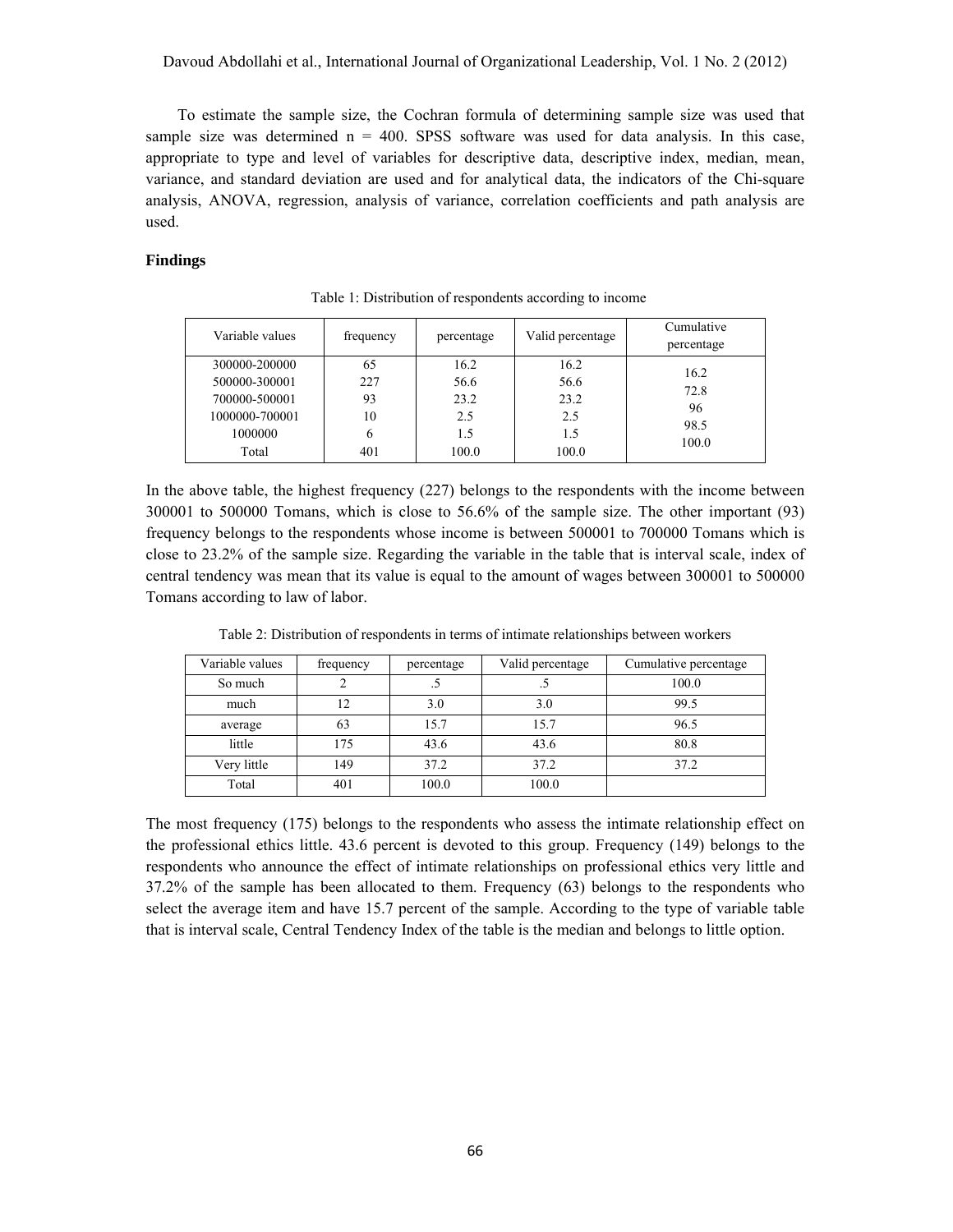| Variable<br>values | frequency | percentage | Valid percentage | Cumulative percentage |
|--------------------|-----------|------------|------------------|-----------------------|
| So much            | 29        | 7.2        | 7.2              | 100.0                 |
| much               | 33        | 8.2        | 8.2              | 92.8                  |
| average            | 111       | 27.7       | 27.7             | 84.5                  |
| little             | 140       | 34.9       | 34.9             | 56.9                  |
| Very little        | 87        | 21.7       | 21.7             | 21.9                  |
| 0                  |           | $\cdot$    | $\cdot$          | $\cdot$ 2             |
| Total              | 401       | 100.0      | 100.0            |                       |

Table 3: Distribution of respondents in terms of expertise and responsibility (division of labor)

The most frequency of the table (140) belongs to respondents who announce the effect of division of labor and specialization of professional ethics little and make up 34.9 percent of sample size. Frequency (111) belongs to the respondents who announce the effect of division of labor and specialization of the professional ethics average and 27.7 percent of sample size belongs to this group. Frequency (87) belongs to the respondents announce the division of labor and specialization of professional ethics very little and 21.7% of the sample belongs to this group. Depending on the variable in the table that is ordinal scale, Central Tendency Index of the table is the median and belongs to little option with a frequency of 101.

Table 4: Distribution of respondents by gender

| Variable values | frequency | percentage | Valid percentage | Cumulative percentage |
|-----------------|-----------|------------|------------------|-----------------------|
| men             | 263       | 65.6       | 65.6             | 65.6                  |
| women           | 138       | 34.4       | 34.4             | 100.0                 |
| Total           | 401       | 100.0      | 100.0            |                       |

In this table, the frequency (263) belongs to the men respondents. They accounted for 65.6% of the sample. (138) of the respondents are women, who accounted for 34.4 percent of the sample. According to the type of variable table that is Nominal Scale, Central Tendency Index of the table is the mode and belongs to men option with a frequency of (263).

| Variable values        | frequency | percentage | Valid percentage | Cumulative<br>percentage |
|------------------------|-----------|------------|------------------|--------------------------|
| Completely agree       |           |            | ر.               | 100.0                    |
| agree                  |           | 2.7        | 2.7              | 99.5                     |
| average                | 41        | 10.2       | 10.2             | 96.8                     |
| disagree               | 160       | 39.9       | 39.9             | 86.5                     |
| Completely<br>disagree | 187       | 46.6       | 46.6             | 46.6                     |
| Total                  | 401       | 100.0      | 100.0            |                          |

Table 5: Distribution of respondents in terms of job stability

In the above table, the highest frequency (187) belongs to the respondents who are completely disagree with the impact of job stability in professional ethics, these groups make up 46.6% of the sample size. Frequency (160) belongs to the respondents who disagree with the direct impact of job stability in professional ethics and 39.9 percent of the sample has been allocated to them.41 people assessed the direct impact of job stability on professional ethics average, and 10.2% of the sample belongs to this group. The median is the average option with frequency of 46.6.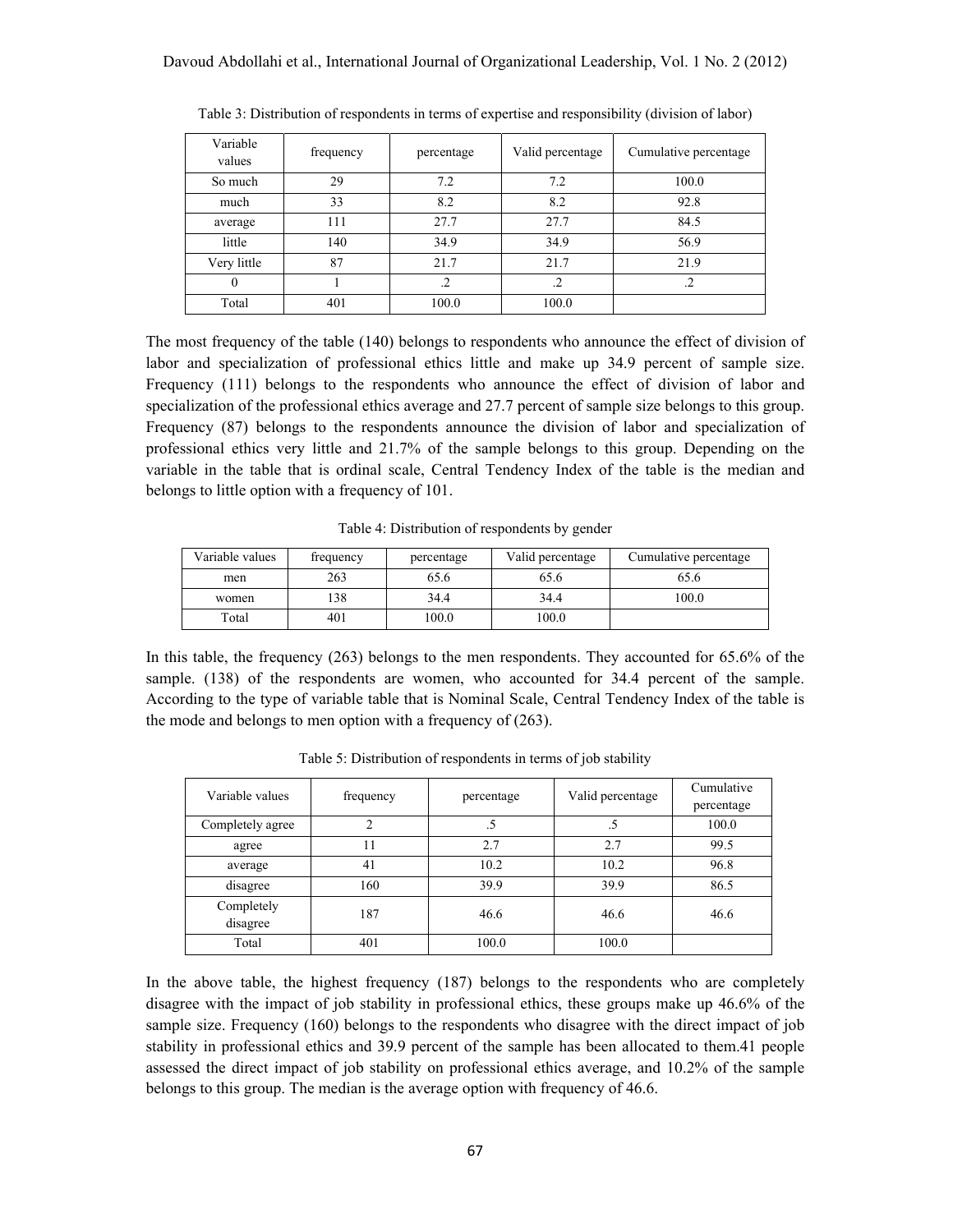| Variable values | frequency | percentage | Valid percentage | Cumulative percentage |
|-----------------|-----------|------------|------------------|-----------------------|
| So much         | 164       | 40.9       | 40.9             | 100.0                 |
| much            | 167       | 41.6       | 41.6             | 82.5                  |
| average         | 41        | 10.2       | 10.2             | 92.8                  |
| little          |           | 5.2        | 5.2              | 98.0                  |
| Very little     |           | 2.0        | 2.0              | 100.0                 |
| Total           | 401       | 100.0      | 100.0            |                       |

Table 6: Distribution of respondents in terms of adherence to religious beliefs

In the above table, the highest frequency (167) belongs to the respondents who announce their adherence to their religious beliefs much and accounted for 41.6% of the sample size. Important frequency of (164) belongs to the respondents who assessed their religious beliefs rate very much and make up 40.9 percent. Frequency (41) belongs to the respondents who announced average level of their religious beliefs and have evaluated nearly 10.2 percent of the sample size. Depending on the variable in the table that is ordinal scale, Central Tendency Index of the table is the median and belongs to average option with a frequency of 41.

## **Analyzing the research hypothesis**

| No.            | Hypothesis                                                                                                        | df              | Significant        | Chi-square       | correlation<br>coefficient            | sampl<br>e | result                                    |
|----------------|-------------------------------------------------------------------------------------------------------------------|-----------------|--------------------|------------------|---------------------------------------|------------|-------------------------------------------|
| $\mathbf{1}$   | Relationship between<br>income and professional<br>ethics                                                         | $Df=4$          | $\text{Sig}=0/002$ | $\chi$ 2=403/725 | $R = 0/157**$<br>$Sig=0/002$          | 401        | Confirm<br>the<br>hypothesis              |
| 2              | relationship between the<br>intimate relationships<br>(friendship) and<br>professional ethics in the<br>workplace | $Df=4$          | $\text{Sig}=0/000$ | $\chi$ 2=309/012 | $R = -/270**$<br>$\text{Sig} = 0/000$ | 401        | Confirm<br>the<br>hypothesis<br>reversely |
| 3              | relationship between the<br>specialization and<br>responsibility and<br>professional ethics                       | $\text{Df} = 5$ | $Sig=0/000$        | $\chi$ 2=218/766 | $R = -389**$<br>$\text{Sig} = 0.00$   | 401        | Confirm<br>the<br>hypothesis              |
| $\overline{4}$ | relationship between<br>gender and professional<br>ethics                                                         | $Df=1$          | $Sig=0/039$        | $\chi$ 2=38/965a | $R = 0/039$<br>$\text{Sig} = 7433$    | 401        | Confirm<br>the<br>hypothesis              |
| 5              | Relationship between job<br>stability and professional<br>ethics                                                  | $Df = 4$        | $Sig=0/000$        | $\chi$ 2=376/743 | $R = -/232**$<br>$\text{Sig} = 0/000$ | 401        | Confirm<br>the<br>hypothesis<br>reversely |
| 6              | Relationship between<br>religious beliefs and<br>observance of professional<br>ethics                             | $Df=4$          | $sig=0/000s$       | $\chi$ 2=309/362 | $R = 7457**$<br>$\text{Sig} = /000$   | 401        | Confirm<br>the<br>hypothesis              |

Table 7. interpreting two-dimensional tables and research findings

Table 1- Regarding the significance of chi-square  $\chi$ 2 = 403.725 at Sig = 0/002 level, we will conclude there is a relation between two above variables, so H1 will be validated. On the other hand, there is a significant relation between workers income with work commitment. Significant relation of R=0.157\*\* approves this claim.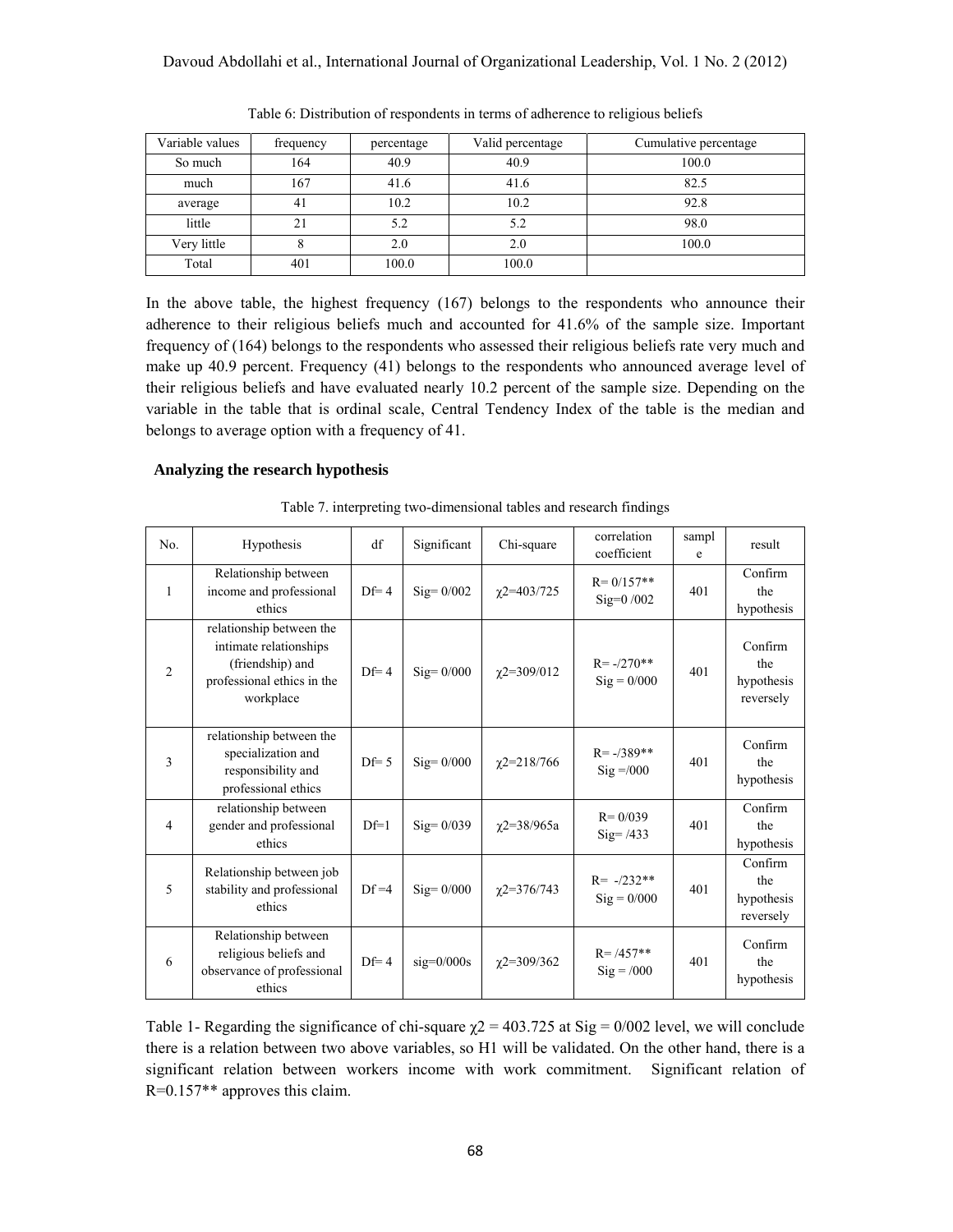Table 2- Regarding the significance of chi-square  $\chi$ 2 = 309.012 at Sig = 0/000 with the hypothesized relationship between intimate relationships and commitment or work ethic, a significant reversal is confirmed, in other words, more rigid the relationships within the unit, more commitment rises.

Table 3- According to the calculated value of  $\gamma$ 2 = 218.766a score level that is significant, regarding this hypothesis, higher levels of job commitment are among those with more expertise. The correlation coefficient  $R = -/389$  \*\* is significant, confirming the hypothesis. Inverse relationship between two variables implies that the higher the education level, lower commitment rate we have.

Table 4- Due to the significance level of the chi-square  $\gamma$ 2 = 38.965a Sig = 0/039, relationship between two variables of gender and professional commitment will be confirmed. In other words, gender plays a decisive role in the people's commitment. The relation  $(= 0/039 \text{ R})$  showed a weak relationship between them.

Table 6- Regarding the Chi-square  $\gamma$ 2 = 309.362a, hypothesized relationship between religious beliefs and ethical principles are upheld. In other words, more the religious beliefs of the workers, they increase the level of commitment and professionalism.

# **Regression analysis**

Model Summary

| Std. Error of the Estimate | <b>Adjusted R Square</b> | R Square       |      | Model |
|----------------------------|--------------------------|----------------|------|-------|
| 7.49280                    | າາດ<br>. ے د             | 339<br>ر ر ر . | .582 |       |

a. Predictors: (Constant), MasoulateVTaghsos, GENSIYYAT, Samamanekargar, Tahsilat, Sobateshogle, Eteghadat, Daramad

ANOVAa

| Sig.              | Ð      | Mean Square | df  | Sum of Squares | Model      |  |
|-------------------|--------|-------------|-----|----------------|------------|--|
| .000 <sub>b</sub> | 33.696 | 1891.680    |     | 11350.077      | Regression |  |
|                   |        | 56.192      | 392 | 22119.972      | Residual   |  |
|                   |        |             | 400 | 33470.050      | Total      |  |

a. Dependent Variable: taahhod123

b. Predictors: (Constant), MasoulateVTaghsos, GENSIYYAT, Samamanekargar, Tahsilat, Sobateshogle, Eteghadat, Daramad,MohitKar

Coefficientsa

| Sig. | T        | <b>Standardized Coefficients</b> | Unstandardized<br>Coefficients |          | Model            |  |
|------|----------|----------------------------------|--------------------------------|----------|------------------|--|
|      |          | Beta                             | Std. Error                     | B        |                  |  |
| .000 | 36.463   |                                  | 2.332                          | 85.041   | (Constant)       |  |
| .212 | 1.249    | .055                             | .843                           | 1.053    | <b>GENSIYYAT</b> |  |
| .041 | 2.053    | .090                             | .516                           | 1.060    | Daramad          |  |
| .000 | $-8.199$ | $-.367$                          | .436                           | $-3.573$ | Eteghadat        |  |
| .236 | $-1.187$ | $-0.055$                         | .528                           | $-.626$  | Sobateshogli     |  |
| .058 | $-1.904$ | $-.089$                          | .519                           | $-988$   | Rabet dostane    |  |
| .000 | $-7.110$ | $-.305$                          | .344                           | $-2.447$ | Thaselat         |  |
|      |          |                                  |                                |          |                  |  |

a. Dependent Variable: taahhod123

As shown in regression Table, the correlation coefficient of regression is  $R = 0/582$ , and the coefficient of determination is R2 = 0/339, in other words 33% (percent) of the changes are in the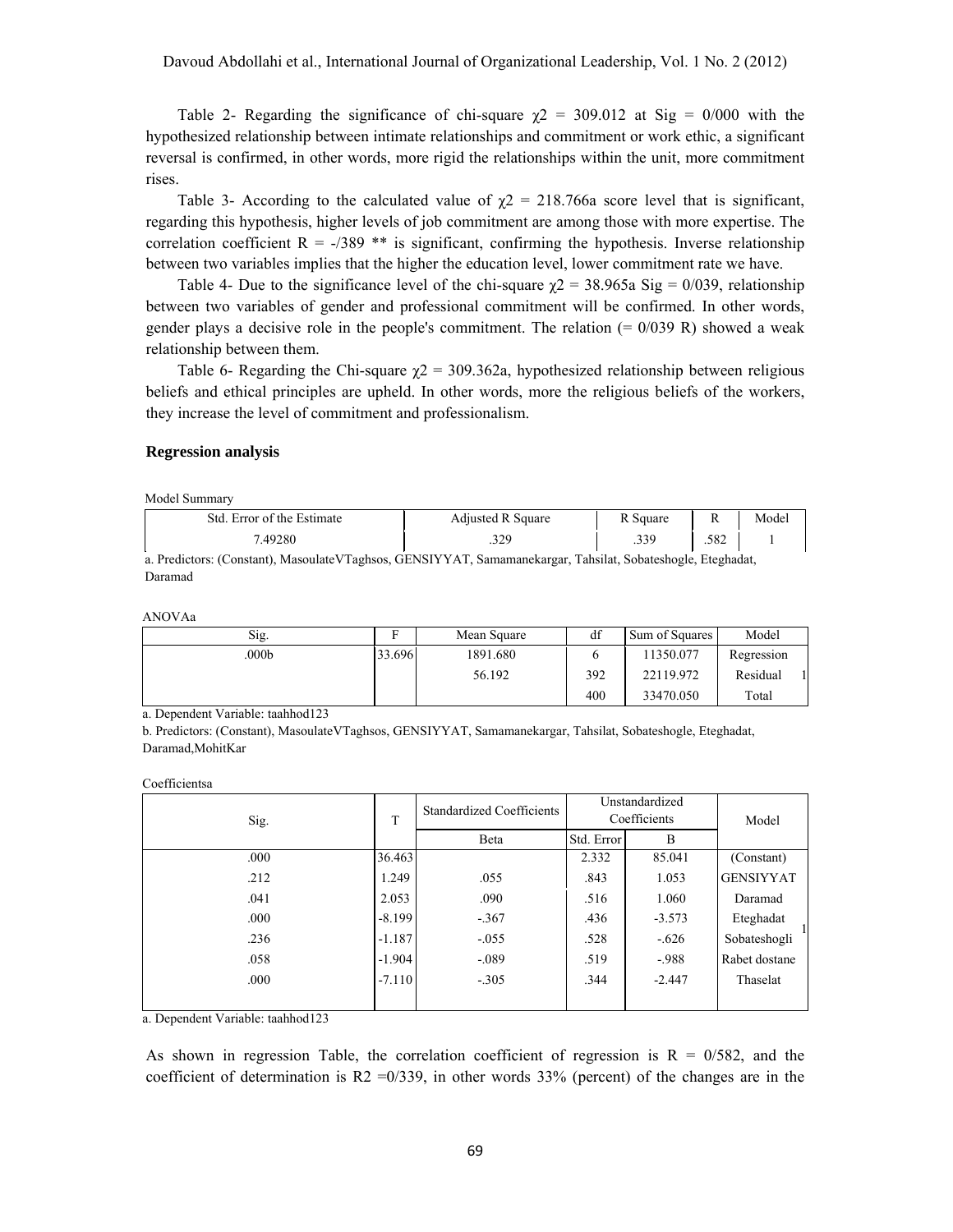dependent variable (work or professional ethic) in manufacturing units in Industrial zones No.1 and No.2 in Ardabil and the rest changes are under the influence of exogenous variables of the model.

ANOVA table data or analysis of variance is significant. Table III beta coefficient (the rate of change of each independent variable on the dependent variable) based on default ENTER to arrange for variables is:

 $0.05/0$  = gender  $0/367$  = religious beliefs  $-0/305$  = Specialization and Education  $-0/055$ = job stability  $-0/089$ = Intimate relationships  $0/090$  = income

Regression equation for given data is as follows:

Commitment to religious beliefs + job stability + intimacy in workplace + Specialization +E  $(0/292)$ 

In other words, the set of independent variables included in the assumptions of the study only affected on 30 percent of workers commitment and 70 percent of other factors have been influenced by variables that are not included in the assumptions.

## **Conclusion**

In this paper, the relationship between "work ethic" and "social factors associated with it" among workers in the industrial zones No.1 and No.2 of Ardabil was studied. The results show that the rate of compliance with work norms and professional commitment in the community is relatively high. Studying independent variables in our case study (industrial zones No.1 and No.2 of Ardabil), indicates that there is a significant relation between income and work ethic of workers. It seems that immaterial incentives like insuring the job stability of workers by employers are more related to their work commitment than income. . This is important and can be considered by employers and units owners. There is a significant relationship between religious beliefs and commitment of the workers. Mechanisms to strengthen the religious beliefs of workers (like a number of courses to strengthen their religious beliefs and clergymen inviting to lecture on professional ethics, respecting people's rights and properties, importance of earning lawful money and trusteeship, etc.) are important. The findings of one of the hypotheses suggest that another important factories intimate and emotional relations between workers and employer. As Scientific Management School and Humanist Relations School, Taylor studies and Elton Mayo in America (Tavassoli, 2000)show, informal and emotional relationships can have a significant impact on Increased sense of belonging and commitment to the working conditions of workers and consequently feeling of doing a valuable work. The fact is that the change in the workers attitude towards the rigid and formal relations in the manufacturing units is very important. For example, creating the right conditions for the participation of workers in decisionmaking processes, the quality of production line, working hours, wages and other similar facts can be very helpful. Another hypothesis was significant relationship between job stability and career commitment. High significance level shows the fact that worrying about the job prospect, work concerns and having a promising outlook of working in the manufacturing unit or not, is directly related to occupational commitment and compliance with professional norms.

The role of employer's threats on the probability of laying off or dismissal of workers for any reason cannot be disregarded. Feeling pessimistic about job prospects and its concerns, affects the sense of belonging and commitment of employee to his employer and hence on output (goods or services produced). Undoubtedly If parameter such as occupational concern (stability of job), be resolved for the workers of the manufacturing units, the improvement of performance, efficiency and consequently increase in the feeling of attachment and commitment can be expected. Not threatening the workers to lay off by the employer and support of insurance and related governmental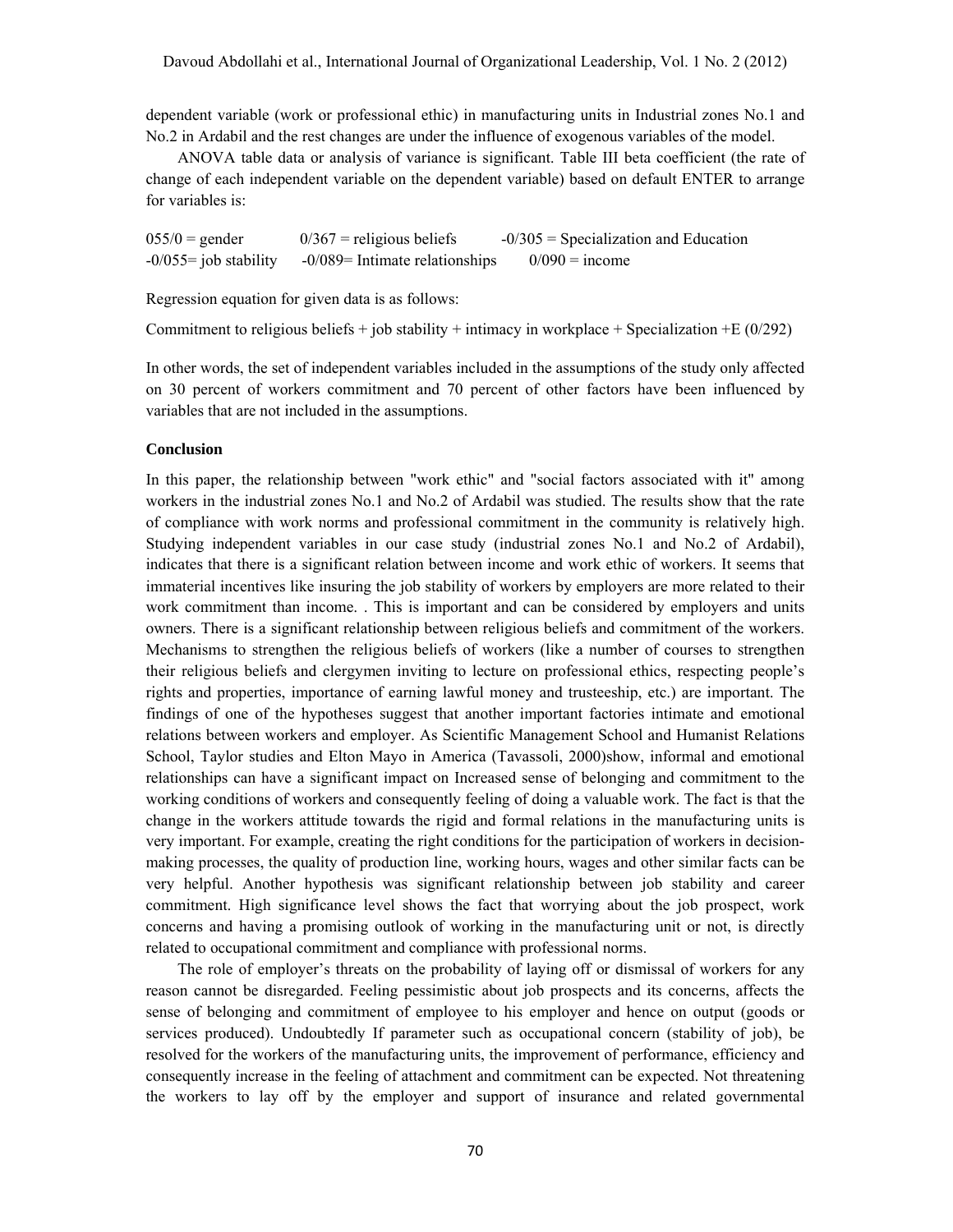organizations is effective in this issue. Weak relationship between gender and commitment in this study means that among the working men and women of the industrial zones, there is no significant difference in the pattern of job commitment. Such a finding was expected, regarding the nonindustrial city of Ardabil and lack of manufacturing units and consequently low average of the household incomes, in the few active and semi-active industrial units, both women and men are breadwinners, so they try to do the best job, and there is not a significant difference between them in terms of job commitment.

Disapproval of relationship between education and professional commitment suggest that because the frequency of workers having associate degree or less is more than other degrees, Due to the symmetrical perspective, there is no significant difference between the degrees of commitment. Finally, It seems that using the workers in working positions appropriate to their expert can be effective in increasing their professional commitment.

## **Practical suggestions**

Without doubt, the main concern of the manufacturing firms is to increase efficiency and improve the quality and quantity of its output. This condition is fulfilled when workers and human resources do their best for the interests and goals of the unit. Such an important factor is not possible without sense of belonging and passion in workers. So the major problem that each small or large business faces is to strengthen the sense of belonging, and manifestation of this feeling in professional and working commitments. Speaking of commitment, compliance with norms and standards is expected from each manufacturing business and it's reflection on the output (goods and services) is considered. Based on the findings, to fulfill the commitment between workers of different manufacturing units, following are recommended: ensuring the job stability, not threatening the workers to be laid off, Improving working conditions in terms of environmental hygiene, levels of payments and wages, observing the rules and regulations of insurance for workers, enhancing the religious beliefs, social justice in payments and wages, human relations in the workplace, participation of the workers indecisionmaking at different stages and forms of productive activities, noticing the worker's point of view, Meritocracy system in a way that positions are given to workers fairly and based on their expertise. Applying the above can establish commitment and professional ethics in the workers of manufacturing units.

## **References**

Abolhasan Tanhaei, H. (2010). Theories of Sociology. Tehran: Marandiz.

Alizadeh, A. R. (2004). A Sociological Approach to Iranian Labour Law. Private Law, 2(100).

Ashofteh Tehrani, A. (2010). Sociology of Work and Employment. Tehran: Bahman Borna publication.

Azdanloo, H. (2005). The Basic Definitions of Sociology. Tehran: Nashre Ney.

Barati Ahmadabadi, H., Oreizi, H. R., & Nouri, A. (2010). Relationship Between Organization Climate and Work Conscientiousness with job performance. Journal of Applied Psychology, 4(1).

Boudon, R. (2008). The Classical Tradition in Sociology. (P. Bagher, Trans.) Tehran: nashr-e-markaz.

Chalabi, M.(2005). The Sociology of Order. Tehran: Nashre Ney.

Chalabi, M.(2006). Social Analysis in Action Space. Tehran: Nashre Ney.

Delaney, T.(2008). Classical Social Theory: Investigation and Application. (B. Sadighi, & V. Toloui, Trans.) Tehran: Nashre Ney.

Ebadollahi Chanzanagh, H., & Jafar, N. (2010). Values and Work Ethics: Case Study of Teachers in Rasht. Iranian Social Studies, 4(3).

Fiuzat, E. (2002). Youth attitudes to profession and industry. Iranian Journal of Sociology, 4(1).